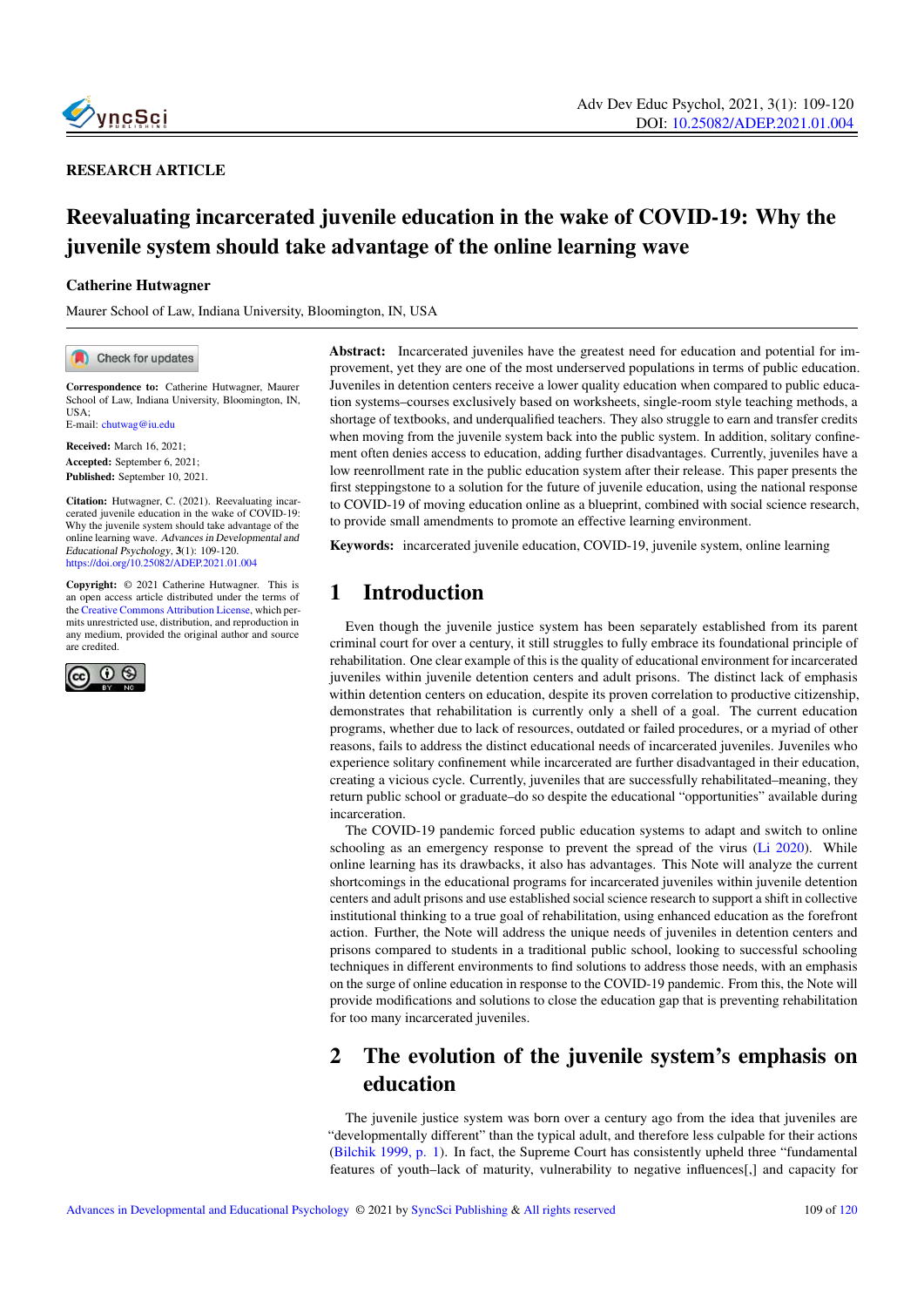change" that distinguish juveniles and demonstrate their need for separate treatment under the law (Moriarty, 2012). As such, the juvenile justice system is founded in principles of rehabilitation for these young offenders, rightly believing in the possibility of shaping upstanding citizens through the system (Bilchik, 1999). The juvenile system as it was created "focus[ed] on the [juvenile] as a person in need of assistance," where the judge (and the whole system) made decisions "in the best interest of the child" (National Research Council, 2001, p. 154). Notwithstanding the stark disparity in treatment by race and class, the juvenile system began with the intention of addressing the juvenile's specific needs for a path to success and not simply assigning a punishment to the particular crime (Bell, 2016, p. 5).

One significant change that the juvenile justice system brought was the removal of juveniles from adult jails and prisons and placement into juvenile-specific reform schools (National Research Council, 2001, p. 157). The use of reform schools as a measure to control delinquent juveniles actually predates the creation of the juvenile justice system, and they were used to house young criminals in America as early as the late 1820s (Snedden, 1907, p. 12). These early reform schools functioned in practice and form as mini-prisons for mini-adults, however, over time, they transitioned away from punitive practices to focus on juvenile rehabilitation (Snedden, 1907, p. 11–12). This shift in thinking aligned with many mandatory public education laws across the country (Keeley, 2004, p. 282). The traditional workhouse structure of contemporary adult prisons solely "designed to keep the children 'out of trouble"' were recognized to be ill-equipped to support the "noble ideals" of rehabilitation like life skills and morality (Keeley, 2004, p. 283).

By the time the juvenile justice system was in its fledgling stages, the reform schools were well underway, molding wayward juveniles into upstanding citizens (Snedden, 1907). Instead of the typical prison structure of contracting inmates out in work camps, the reform schools placed an emphasis on providing juveniles with a thorough education to ensure individual success after leaving the reform school (Snedden, 1907, p. 19). This rigorous and daily training included disciplines such as industrial training for future employment, traditional academic schooling, and religious and moral shaping (Snedden, 1907, p. 64). In the late 1800s and early 1900s, industry training for self-support in adulthood naturally varied by gender: girls' training included domestic work and more artistic outlets such as dressmaking and horticulture, while the boys' schools used a mix of domestic work and skilled labor trades such as masonry (Snedden, 1907, p. 82–86, 92–94). Training in a structured setting gave juveniles an opportunity for personal growth, as opposed to the prison-punishment system that left juveniles stunted in their development to adulthood.

As the juvenile justice system progressed into the twentieth century, juvenile education within the reform schools (which eventually became modern juvenile detention centers) was left untouched by prison-oriented reformers and suffered as a result (Keeley, 2004, p. 285). Because education was "designed as the focal point" for the incarceration of juveniles, advocates for prison reform focused their attention on problems elsewhere, leaving incarcerated juvenile education standards at the mercy of Supreme Court holdings and statutory standards to raise the minimum bar (Keeley, 2004, p. 285–286).

### 2.1 The Court's Impact on Juvenile Education

There are several landmark education cases from the United States Supreme Court that require juvenile education in detention centers to match public school standards: Brown v. Board of Education (1954) and Yoder v. Wisconsin (1972). These cases enumerated the right to education as an American principle, as well as developed the right of a parent (or state acting *in loco parentis*) to determine the best education for the child. In determining the question of the constitutionality of separate-but-equal schooling, the Brown v. Board of Education (1954) Court unequivocally established education as a hallmark right of juveniles, stating:

In these days, it is doubtful that any child may reasonably be expected to succeed in life if he is denied the opportunity of an education. Such an opportunity, where the state has undertaken to provide it, is a right which must be made available to all on equal terms.

Even in 1954, the necessity of education as a prerequisite for success was understood. Since public education is provided within state-run juvenile detention centers and adult prisons, and since the goal of the juvenile system is to rehabilitate the offender, the education offered while incarcerated must be to provide the same standards as what is provided in public schools.

The Supreme Court in Yoder v. Wisconsin (1972), following precedent in *Pierce v. Society of Sisters*, emphasized "the values of parental direction of the . . . education of their children in their early and formative years [has] as high place in our society." In that case, the Court determined that conflicting state legislation must be weighed against the parent's desire for the best educational upbringing for their child (Wisconsin v. Yoder, 1972). Under *Yoder* and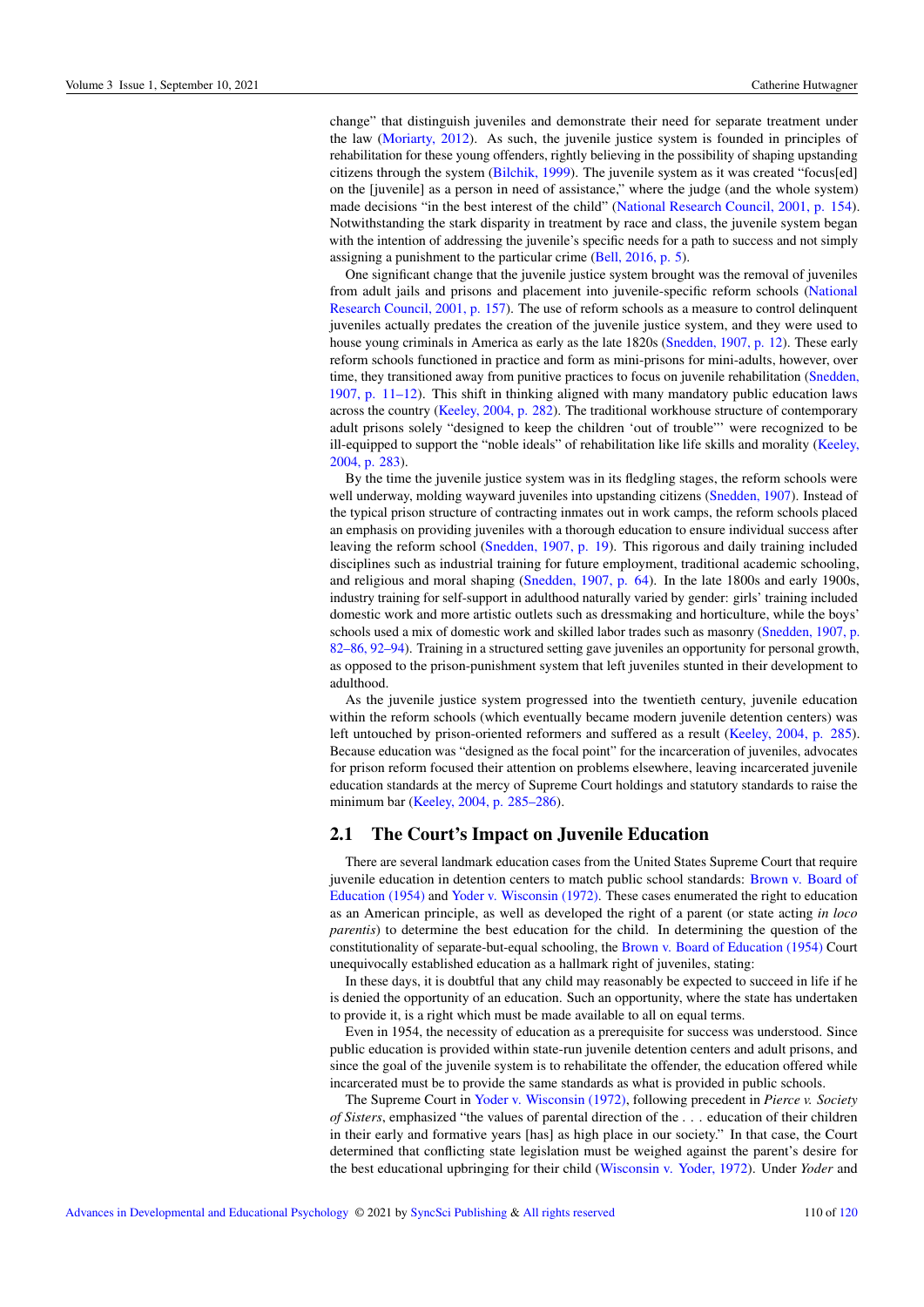the doctrine of *in loco parentis*, a state has the right to determine the "best" education for the incarcerated juveniles in their care. This right to push for the best education for the juveniles, coupled with the responsibility to provide incarcerated juveniles with an education equivalent to public school standards, supports the expectation of quality education within detention centers on–both procedurally through *Brown* and for each individual juvenile through *Yoder*.

### 2.2 Education in Legislation

Education, while socially viewed as an American right, is actually a state specific responsibility (Yell, Rogers, & Rogers, 1998) ("The Tenth Amendment to the U.S. Constitution implies that education is the responsibility of state government."). States, by using compulsory education laws and creating grade-appropriate education standards, directly influence juvenile education. The first compulsory education laws were passed before the juvenile justice system was created, and all states passed a version of a compulsory education law by 1918 (Yell, Rogers, & Rogers, 1998). Using Indiana as an example of an average state, the Indiana Compulsory Education statute mandates that students from age seven to eighteen must attend school (Indiana Code § 20-33-2-6). Students sixteen and older may be exempted from compulsory education only if they meet certain standards under an exit interview, namely, the withdrawal must be due to "financial hardship . . . illness . . . [or] an order by a court" (Indiana Code § 20-33-2-9). A satisfactory education within Indiana is determined as six hours of instruction a day for seventh grade through twelfth grade (LeClaire, 2019). The same standards for compulsory education also apply to juveniles who are incarcerated (Indiana Code § 20-33-2-9).

In addition to regulating mandatory school attendance, states have also crafted specific educational standards for Mathematics, English/Language Arts, Science and Computer Science, and Social Studies, as well as career and technical education courses (Indiana Academic Standards, 2020). Each educational standard goes into explicit detail by grade level, outlining the objectives a student should master to successfully complete the course (Indiana Academic Standards, 2020). Homeschooling laws vary widely by state however, as some do not provide a list of required courses for homeschooled students, while other states are highly regulated and outline mandatory courses by grade level for homeschooled students (Homeschool Laws by State).

As education developed into a nationally understood right of juveniles, the federal government used acts of legislation to ensure a minimum standard in education consistent across state lines. The Elementary and Secondary Education Act was created in 1965; neglected and delinquent juveniles were added to the Act a year later (Carter, 2018, p. 376). This Act was amended in 2001, becoming the No Child Left Behind (NCLB) Act (Leone & Cutting, 2004). NCLB required states to develop "systems of accountability" to ensure the "promot[ion of] high standards in public education and [to] ensure all youths receive high-quality services . . . [such as] a rigorous academic curriculum and instruction by highly qualified teachers" (Leone & Cutting, 2004). Title I Part D of NCLB relates to juvenile detention facilities, requiring that "education programs must provide at least 20 hours per week of instruction . . . coordinate services with youths' home schools, meet the provisions of [the Individuals with Disabilities Education Act], provide transition services and support" in order to retain federal funding (Leone & Cutting, 2004, p. 262). Juvenile detention centers find it hard to fit within the systems of accountability for NCLB, the Adequate Yearly Progress measurements, leading to many detention centers to simply not report measurements from year to year, losing a potential source of funding (Leone & Cutting, 2004, p. 263) (Many of the Adequate Yearly Progress testing issues stem from the short-term nature of detention facilities, namely, scores are only counted if they are in the school for one year and year-over-year comparison is meaningless in a high turnover environment.).

There are also a few federal statutes and regulations pertaining to minimum education standards. Individuals with Disabilities Education Act established the individualized education program (IEP) to create a procedure to support a student with disabilities in their education (Burrell & Warboys, 2000, p. 3–4). As many incarcerated juveniles have learning and behavioral disabilities, this section is especially relevant to education in juvenile detention centers (Burrell & Warboys, 2000, p. 1) ("[A]s many as 70% suffer from disabling conditions."). The IEP is an annual meeting involving the juvenile's parent or guardian, a teacher from regular (if relevant) and special education, an IEP coordinator, and the juvenile (Burrell & Warboys, 2000, p. 3). Similarly to NCLB, the IEP section of IDEA also requires transition support services for juveniles from education to beyond (Burrell & Warboys, 2000, p. 4).

## 3 Current state of incarcerated juvenile education

While there are current education laws designed to protect juveniles' rights to education, in reality those laws are ineffective, as detention centers and prisons are not providing education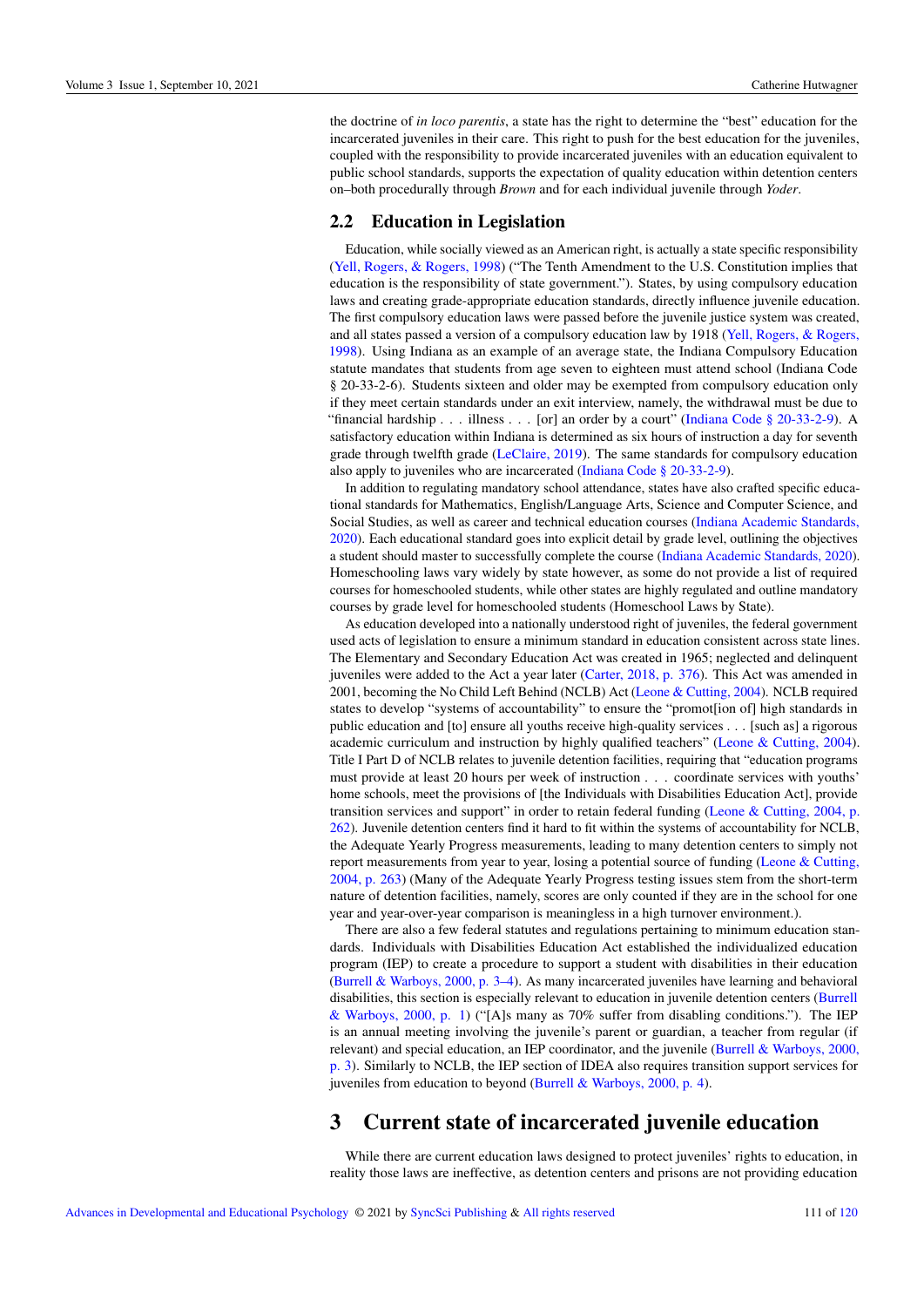in any significant measure (Department of Education Office for Civil Rights, 2016). In 2014, the Office of Civil Rights within the Department of Justice "issued guidance . . . to remind [detention centers] that the Federal civil rights laws, regulations, and guidance . . . also apply to educational [programs] provided to youth in justice facilities" (Department of Education Office for Civil Rights, 2016). However, despite these reminders, education for incarcerated juveniles is measurably inferior to a public-school education, signaling a systemic disregard for the rehabilitation of the very youth the program was designed for. While incarcerated, juveniles experience a distinct lack of foundational math and science courses compared to what is offered in public school, with 65% of detention centers offering Algebra I (88% of public high schools), 48% offering Geometry (84% of high schools), 28% offering Algebra II (78% of high schools), and only 8% offering Physics (60% of high schools) (Department of Education Office for Civil Rights, 2016).

Perhaps due to a lack of resources, a typical juvenile detention center education consists of a single-classroom teaching model, where students of all ages and grade levels are learning the same materials (Morris, 2015, p. 161) (Juveniles may be separated roughly by academic level; however, the division is not sufficient to cover the diverse range of grade levels by subject.). From this teaching method, it comes to no surprise that 27% of facilities fail to align with the academic standards set for their district (Mozaffar et al., 2020). Considering that each juvenile enters incarceration with a unique combination of academic proficiencies (not to mention a significantly higher likelihood of a learning disability) (Burrell & Warboys, 2000, p. 1) (23% of juveniles within the juvenile justice system have disabilities, compared to 12% in public high schools (Department of Education Office for Civil Rights, 2016, p. 3).), having a single curriculum for all juveniles irrespective of level is not effective. With a single curriculum, it is more likely that the juveniles find the material to be either too easy, or too difficult, rather than the detention center's idea of using the average to create a "just right" curriculum, like when separated by grade level in public school. Juveniles are also disadvantaged by the instruction method of the one-size-fits-all education. The educational materials available in a typical course include worksheet packets with little to no teacher instruction or guidance, not enough textbooks for each student, or work to be completed on ancient computers with internet connectivity issues that often bar the juveniles from completing their assignments (Morris, 2015, p. 161).

The courses that are offered are of a lower quality than what one would find in public school. The juveniles have teachers that are at best, unqualified to teach a diverse group of students, with individualized needs, in the unique environment of juvenile detention (Morris, 2015; Twomey, 2008) (Juvenile detention center classrooms are constantly on high alert, in a punitive and preventive mode. This creates a hostile and contentious learning atmosphere very unlike a traditional public-school classroom, which teachers are trained for.). At worst, students have teachers that are disinterested in helping the juveniles learn, playing their part in a broken system (Juvenile Law Center, 2015, p. 5). Teachers who teach in detention center classrooms also struggle with burn-out within such an environment, demonstrated by over a third of juvenile detention teachers being absent from school more than ten days within a school year (Department of Education Office for Civil Rights, 2016, p. 1). Juveniles also find themselves being removed from the classroom for punishable "disruptive" behavior, simply by asking a question about the material (Morris, 2015, p. 161). Without the support of an educator, juveniles cannot properly engage in the measly education they are receiving, putting them at even more of a disadvantage upon their return to public school.

In addition to having a smaller course offering, it is also difficult for incarcerated juveniles to (a) earn credits within the detention center and (b) transfer them to the public-school system once they have completed their time at the detention center (Morris, 2015, p. 161). A recent national survey found that only 9% of youth in short-term centers "always earn credit for all work completed" while incarcerated, while only 17% percent always earn credit for all coursework completed in long-term detention centers (Mozaffar et al., 2020). This shocking statistic is partially due to the inherent nature of the juvenile justice system, as incarcerations do not typically follow a school semester (Mozaffar et al., 2020, p. 6). It is not uncommon for academic records to be lost or never sent during transfers between detention facilities, meaning the juveniles are left back at square one in terms of earning credits (Mozaffar et al., 2020, p. 10). Even if records are sent for a juvenile awaiting a hearing in a short-term detention center, they may not arrive before the juvenile's detention is over (Mozaffar et al., 2020, p. 10). Another significant disruptor to earning credits is the incredible variance between detention centers in determining credits earned–some calculate using "seat-time," yet others use semester or even year-long periods to award credits (Mozaffar et al., 2020, p. 10).

Even once juveniles manage to earn credits, they encounter additional obstacles when trying to transfer the credits to their local public school. Unfortunately, many of the obstacles are preventable clerical and procedural errors (Mozaffar et al., 2020, p. 12). The same national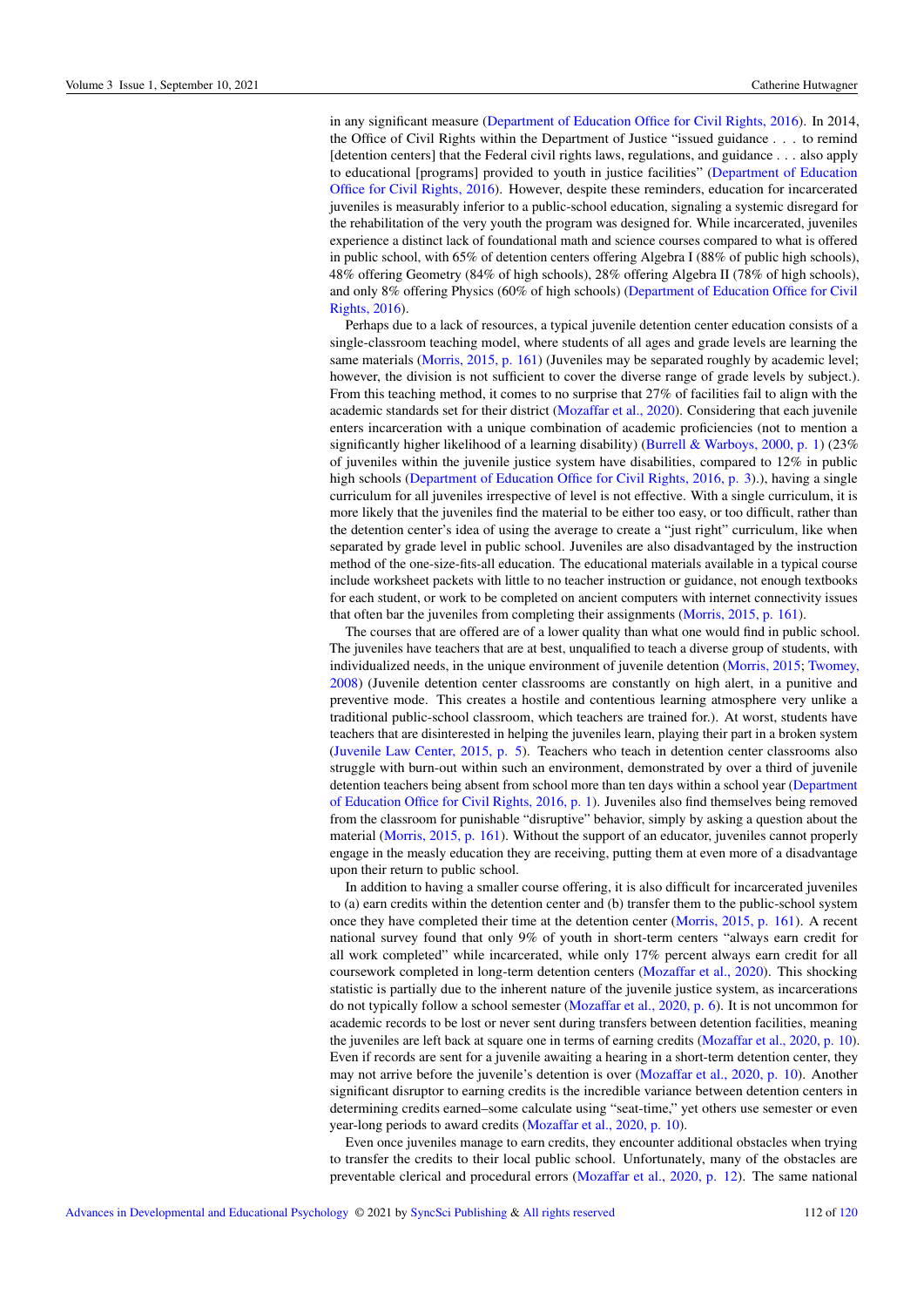survey indicated that 31% of juveniles do not receive credit for coursework completed while incarcerated simply due to lost records during the transfer to their public school (Mozaffar et al., 2020, p. 10). Other common issues surrounding the transfer of credits include delays in sending and incomplete or incorrect academic records, including the failure to label courses specifically enough to be identified to a grade-level curriculum (Mozaffar et al., 2020, p. 12–13). The difficulty obtaining credit when transferring from detention centers causes immense frustration, increasing the likelihood of dropping out entirely (Morris, 2015). Recent studies show that "as many as two-thirds . . . who leave the juvenile justice system drop out of school" (Southern Education Foundation, 2014, p. 18).

The poor quality of education for incarcerated juveniles is amplified by the use of solitary confinement. Solitary confinement is defined as "isolation from others . . . for at least twenty-two hours per day, for one or more days" (Gallagher, 2014, p. 247). In theory, solitary confinement in juvenile detention centers is used as an extreme form of time-out, allowing juveniles time to reflect on their behavioral choices (Gallagher, 2014, p. 246). In adult prisons, it also can be used as a method of protection from adult inmates (Teague, 2016). In reality, juveniles are isolated for extended periods of time, locked in miniature, empty cells, all of which causes physical regression and psychological trauma (Gallagher, 2014, p. 246). Solitary confinement has proven to be significantly likely to create or worsen existing mental health issues; markedly, 50% of all juvenile suicides occur in solitary confinement, while 62% of all suicides in incarceration were by juveniles who had previously spent time in solitary confinement (Gallagher, 2014, p. 251–252). In addition to the troubling mental health aspects, juveniles in solitary confinement are physically removed from their rehabilitation programs, including their educational program. While the number of educational opportunities one would have in solitary confinement varies by detention center, prison, and across state lines–which is an issue in itself–across the board, juveniles in solitary confinement do not receive anywhere close to the level of education they would receive as a regularly incarcerated juvenile (Gallagher, 2014, p. 248). The lucky juveniles in solitary confinement can expect their education to come in the form of a worksheet, which may or may not be at their academic level or have the corresponding answers, but many others receive no educational materials whatsoever (McClusky, 2017).

During the COVID-19 pandemic, juvenile detention centers have had to take drastic measures to slow the spread of the virus, including significantly limiting the number of employees in the detention centers to "essential employees" only (Hager, 2020). In most facilities, only the correctional officers have been deemed "essential," leaving the juveniles without teachers (Hager, 2020). In more advanced detention centers, pre-recorded video lessons have been created to simulate a classroom learning environment, but other detention centers have been left simply worksheets (Hager, 2020). The decrease in employees also means an increase in isolation, as juveniles are forced to spend the hours previously dedicated to schooling, rehabilitation, and recreation in their rooms (Hager, 2020). The COVID-19 pandemic has affected all schooling, but the disparity between public education's response and the detention centers' responses demonstrates how far behind the quality of educational programs is for incarcerated juveniles.

## 4 The social science reasoning behind education reform

Understanding the science behind rehabilitation is vital to fully committing to the ideal juvenile justice system as it was originally envisioned (and should continue to strive for as we move forward). While skeptics might want to believe that some juveniles are inherently bad (i.e. the "superpredator" of the 1980s and 1990s) (Simmonds, 2019), many landmark social science studies have proven exactly opposite: that once a juvenile's brain develops into maturity, the likelihood of continued delinquency vanishes (Steinberg, 2005).

The juvenile justice system's goal of rehabilitation, as well as social science studies, support focusing on education while incarcerated. The likelihood of successful rehabilitation increases with the introduction of education. A 2016 study of 6,000 Norwegian ex-prisoners found that the education program contributed to their "social benefits, self-determination, and accountability" (Tønseth & Bergsland, 2019, p. 1, 3). This change is explained through the theory of transformative learning, which "involves experiencing a deep, structural shift in the basic premises of thought, feelings and actions. . . a shift of consciousness that dramatically and permanently alters our ways of being in the world" (Tønseth & Bergsland, 2019, p. 5). Further, studies have shown that an increase in education is associated with a decreased participation in criminal activity (Lochner & Mortti, 2004; Machin et al., 2011).

Despite online learning being traditionally thought as less effective that in-person learning, some situations, like the COVID-19 pandemic and juvenile detention centers that have diverse grade levels and limited resources, might benefit from embracing online education. Of course,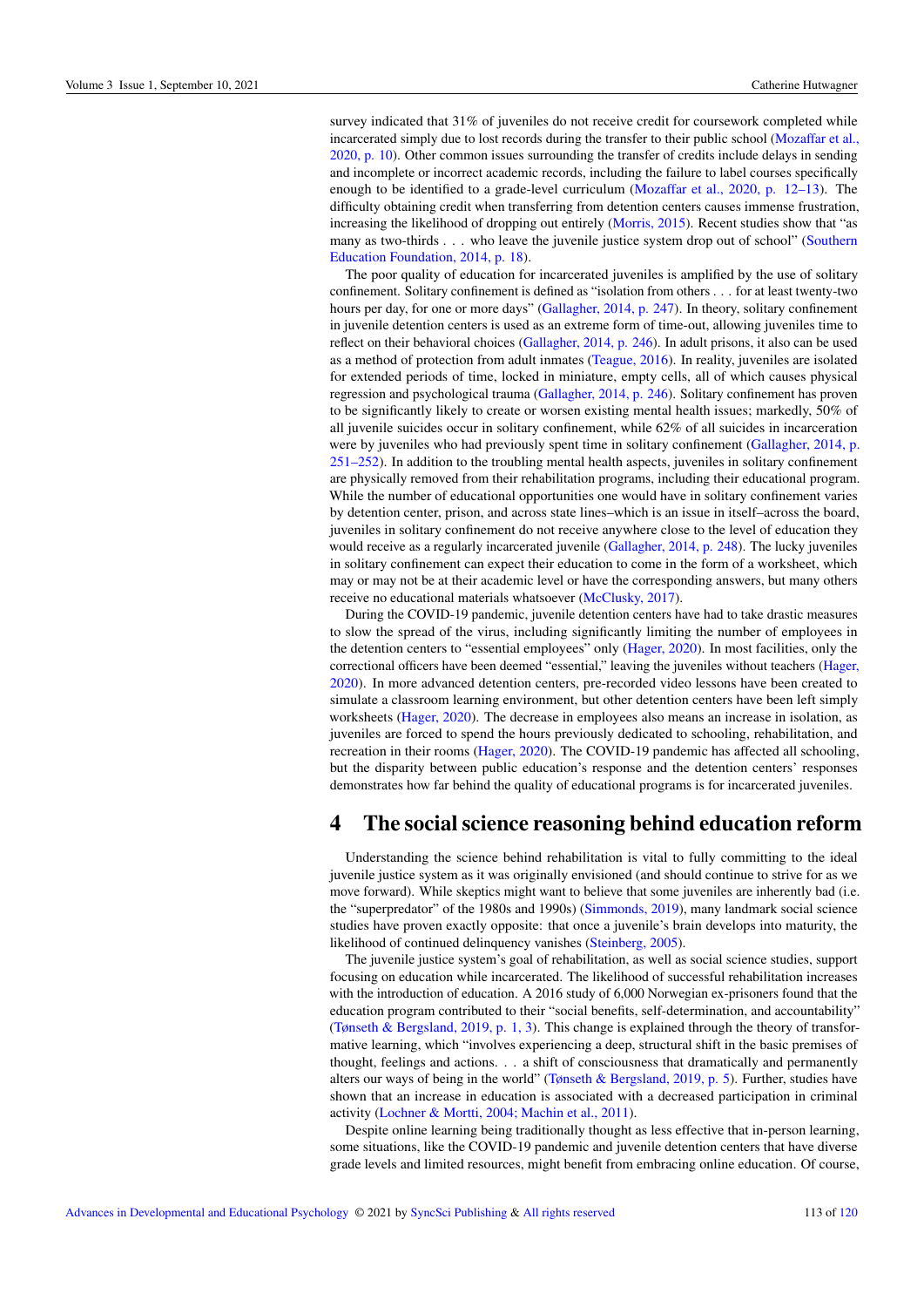not all in-person education methods translate to distance learning well. Studies have proven that methods of teaching "with little student-to-student and student-to-teacher interaction," like text-based lectures, are ineffective when applied in an online setting (Boling et al., 2012). Additionally, the studies demonstrated that students typically struggled in courses that were disconnected–both from a student-to-teacher and student-to-student perspective–a significant challenge in distance learning (Boling et al., 2012, p. 121). The student-to-teacher disconnection can be successfully overcome when a teacher is "flexible" and "accessible" to students outside of the structured class time, combined with individualized feedback on course performance (Boling et al., 2012, p. 121). Fostering a connection between students is a bit more challenging, as many "teacher-driven" interactions like group work and moderated discussion boards, are "inauthentic" (Boling et al., 2012, p. 121). Finally, the study encourages the use of "multi-modal" technologies (audio and video capabilities) to facilitate classroom interaction and ensure successful online learning (Boling et al., 2012, p. 123).

Additionally, the use of solitary confinement has a terrible psychological impact on juveniles (Lee, 2016, p. 854). A study was published in August 2020 evaluating how social deprivation caused by the current pandemic's "social distancing" regulations might affect juveniles' development and mental health (Orben, Tomova, & Blakemore, 2020). Using animal studies as background, they explain that

"the effects of social isolation are considered to be twofold: [f]irst, social isolation is a stressor . . . ; [s]econd, social isolation has effects that . . . can be attributed to the deprivation of stimuli crucial for the maintenance of neurobiological mechanisms and development" (Orben, Tomova, & Blakemore, 2020, p. 635).

The effect of social isolation is particularly relevant for juveniles, as their brains are still in a crucial developmental stage (Lee, 2016, p. 845). The study also found that "complete social deprivation during rodent *adolescence* affects brain development, mainly affecting motivation and reward processes" (*emphasis added*) (Orben, Tomova, & Blakemore, 2020, p. 636). While obviously, animal test results cannot translate exactly into the effects of humans, there are documented harms for juveniles in solitary confinement (Lee, 2016, p. 853–854).

Fortunately, social deprivation created in a solitary confinement environment can be mitigated through online means (Orben, Tomova, & Blakemore, 2020, p. 637). In fact, the study notes that the "core components" of social interactions are present when communicating online, finding "[o]nline communication has [even] been shown to remediate negative feelings after social exclusion" (Orben, Tomova, & Blakemore, 2020, p. 637). These "core components" are present in online learning as well, serving not only as a tool to educate, but also to raise the mental health levels of juveniles in solitary confinement.

## 5 Current attempts to address shortcomings

In recent years, society has begun to take notice of the plight of incarcerated juveniles, especially in their educational struggles. While some juvenile detention centers have benefitted from enhanced programming designed to combat the barriers incarcerated juveniles face, administration of these programs have not been across the board, leaving far too many juveniles to struggle alone.

Even though there are governmental guidelines and other resources in place to attempt to facilitate learning within juvenile detention centers, they are not always followed or utilized. In 2014, the Department of Education and the Department of Justice issued the Correction Guidance Education Package which outlined five pillars of guidance for education while incarcerated: (1) prioritize safety and education, (2) detention centers should receive equivalent funding as compared to public education, (3) hire educators trained to teach incarcerated youth, (4) use a curriculum that aligns with state standards, and (5) assist in juvenile's transfer to public education (Education for Youth Under Formal Supervision of the Juvenile Justice System, 2019, p. 9). Judging from the continued poor educational environment for incarcerated juveniles discussed in the last section, juvenile detention centers declined to follow these guidelines to enhance their educational programs. The number of programs or resources created is irrelevant to incarcerated juvenile's success in education unless detention centers are held accountable (For example, the Department of Education created a twelve-page pamphlet to help incarcerated juveniles with their transition back to public education. On the last page there is a "recommend[ation]" of providing it to each juvenile as they enter incarceration. U.S. DEPARTMENT OF EDUCATION, YOU GOT THIS! 12 (accessed Nov. 12, 2020).).

There has also been a push to eliminate and reduce the use of solitary confinement for juveniles. In 2015, President Obama asked the Attorney General to "review the 'overuse of solitary confinement across American prisons"' (Fact Sheet: Department of Justice Review of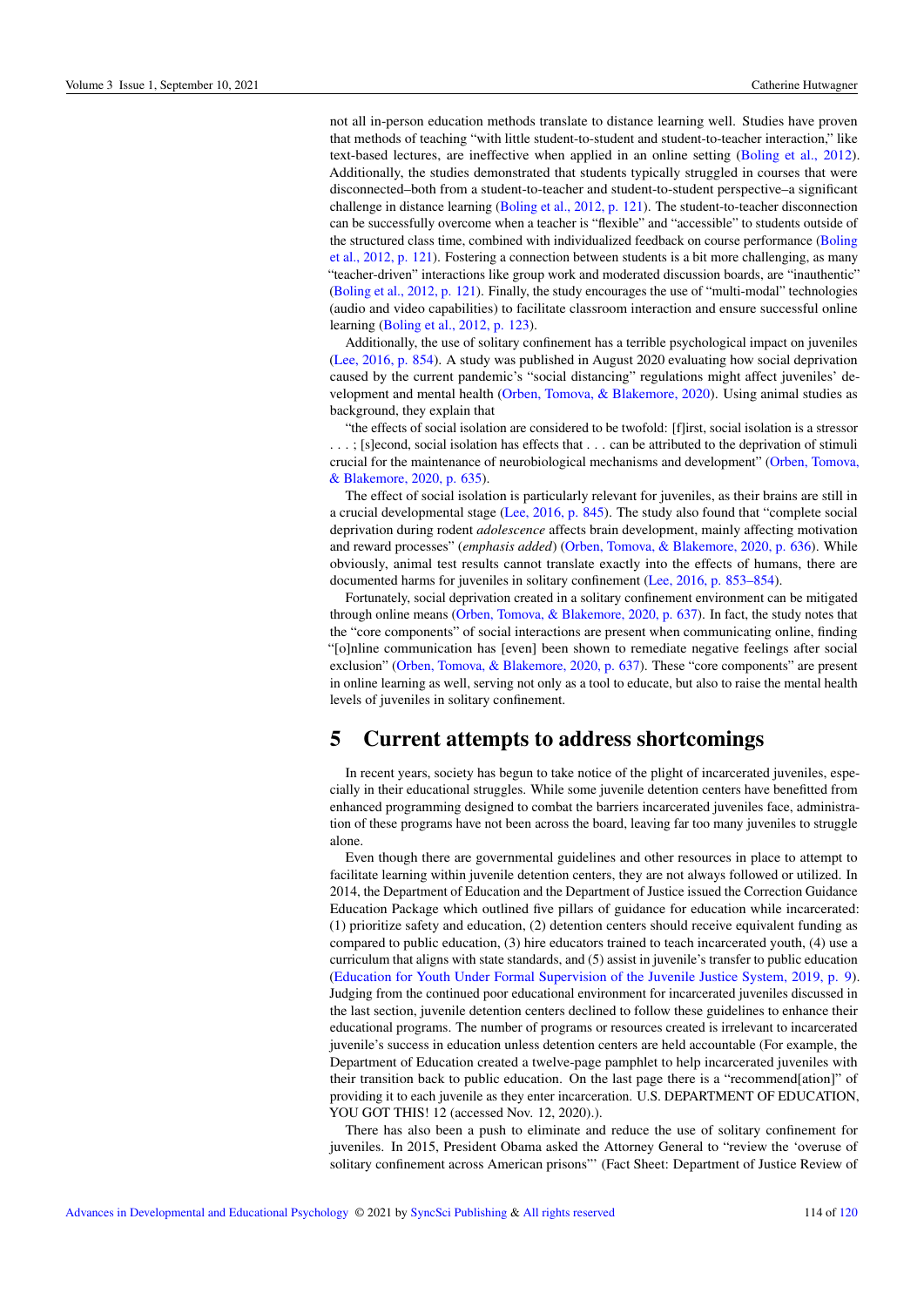Solitary Confinement, 2016). After a year of investigation, the Department of Justice released a report with recommendations, which President Obama adopted in an Executive Order (Fact Sheet: Department of Justice Review of Solitary Confinement, 2016). Part of the Executive Order put an end to the use of solitary confinement for juveniles in federal prisons (Fact Sheet: Department of Justice Review of Solitary Confinement, 2016), following the recent trend within states of banning or restricting the use of solitary confinement (Eilperin, 2016). Despite these limitations, detention facilities are still placing juveniles in various forms of solitary confinement (Fierman et al., 2017, p. 6). Because the use of solitary confinement for juveniles is not going anywhere soon, it is important to specifically include isolated juveniles in the proposed educational reforms until the practice has been phased out completely.

The juveniles in detention centers are at the most critical stage for encouraging continued education–the opportunity and responsibility to provide a quality program is never greater. Despite the good intentions of increased regulations and guidance for best practices, it is the system itself that is creating the problem. Incarcerated juveniles have the most interaction with the government, yet the least amount of meaningful support to develop into good citizens. The first pillar of this support lies in increasing the quality of the education provided to those in detention centers.

# 6 Public school's online and hybrid solution to COVID-19

To understand the framework, it is important to travel back through recent history to understand the public-school systems' response to the pandemic, using Bloomington, Indiana schools as the model. While this example is not illustrative of every single school system's policy, this has been the typical, general format of online learning.

When the pandemic began, the public schools were hastily thrust into a 100% online format as quarantines and stay at home orders were issued. Everyone, including teachers, were moved to online platforms that have similar capabilities to the in-classroom experience, like presenting a PowerPoint and creating breakout rooms for small-group discussions. Eventually, students with learning disabilities, who needed one-on-one assistance, returned to in-classroom learning, with most of the students remaining online.

Finally, students and teachers returned to school in-person, with a flexible, hybrid format to limit COVID-19 exposures and outbreaks. While the default learning method is live, in classroom learning, the students revert to online learning after they have (1) contracted COVID-19, or (2) been exposed to COVID-19. Depending on the classroom, the online version is either live, allowing students online to interact real-time with students in the classroom, or recorded for the students to watch once its posted. This hybrid solution allows students to seamlessly transition between in-classroom to online, supporting the necessary quarantine period without sacrificing a student's education.

## 7 Online education is the solution

While public education's switch to online schooling has been seen as a short-term, emergency response to the COVID-19 pandemic, there are many benefits to an online learning environment for juveniles in both short and long-term detention centers, provided the right program has been developed. In order for an educational program in juvenile detention centers to be effective, it must meet a few key criteria. One, a program must be created with the intention of credit transferability to other detention centers and the public school system. Second, courses must create an environment capable of simulating social interaction and collaborative learning similar to that of an in-person class. Third, the program must be able to work for highly individualized students, acknowledging that each juvenile will enter the program at a unique blend of academic levels.

The most important thing to consider when developing a program is the transient nature of juvenile detention centers. In our current era of technology, the days of a rigid, slow system that disadvantages juveniles should be history. As demonstrated by the flexibility of the COVID-19 responses, we have the power to instead create a program that works with the nature of the detention centers to maximize the rehabilitative ideals the juvenile justice system was founded upon.

Of course, it must be said that taking inspiration from the public-school system's online response of COVID-19 and providing a possible framework for the future of juvenile education is only the first step. There are many limitations that have yet to be addressed within this Note,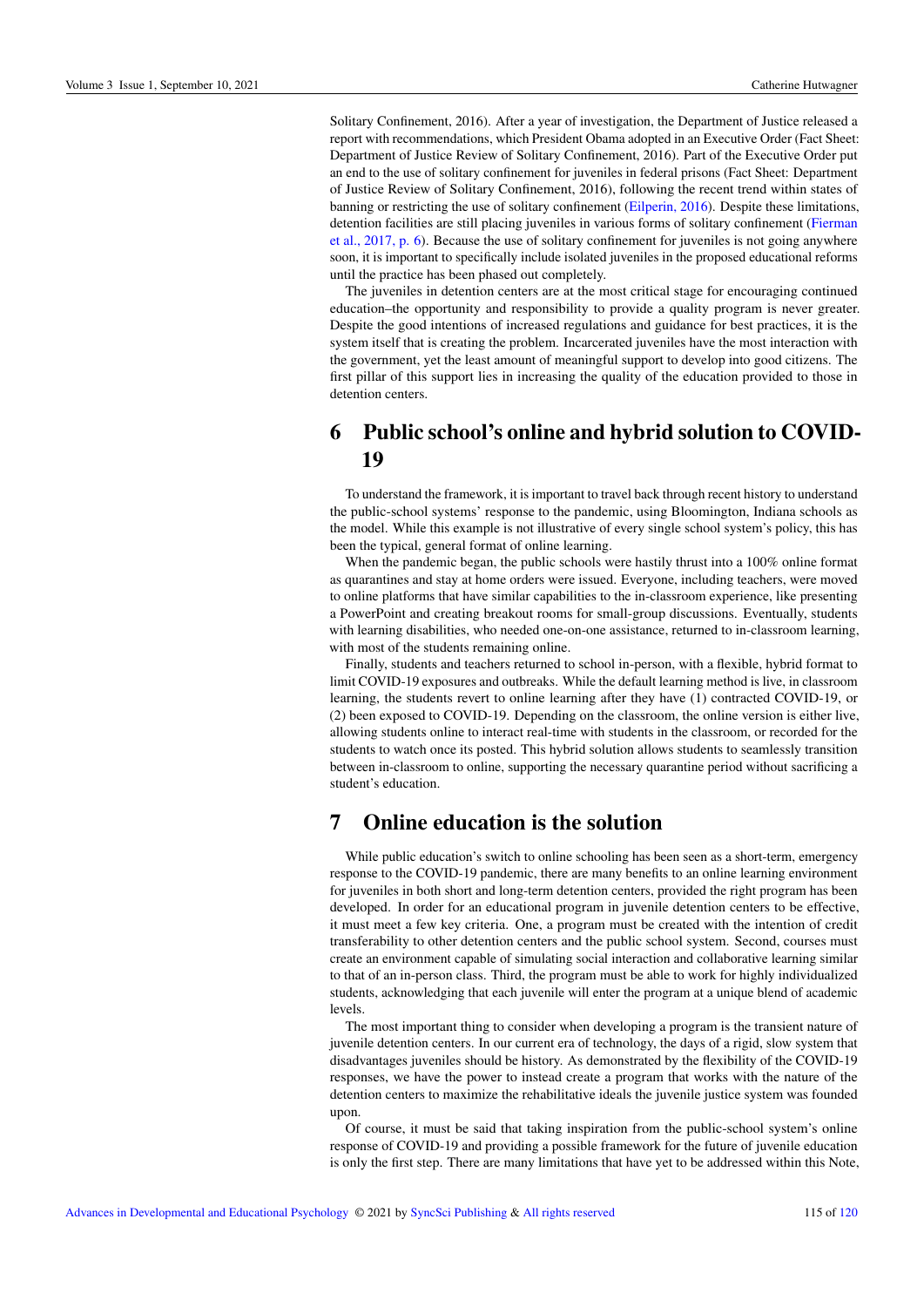namely, the financial and social burdens. Without available financial resources, the initial implementation cost of providing computers or tablets, headphones, and a suitable internet connection would be too great. Further, the proposed solution necessarily requires the participation and support of the public school system, as juveniles transfer from an in-classroom experience to an online format while being detained. Without the support of the public school system, which would take significant cultural change–although potentially less of a shift after nearly two years of educating in the COVID-19 environment–the proposed solution of integration would not be possible.

### 7.1 Short-Term Detention Center Program

Juveniles in short-term detention centers should be treated within the public school system similarly to how sick students in an in-person classroom are treated in the current COVID-19 blended learning environment (When a student is sick, they can either join the course online through a live video or access a recording after class.). As juveniles in short-term detention centers are typically incarcerated for a period of up to a few weeks, allowing them to continue with their current educational program while incarcerated will reduce the number of lost credits and truancy occurrences (Mozaffar et al., 2020, p. 10). Ideally, the juvenile would be able to join their courses live, through the video capabilities already established during COVID-19. Being able to join the live classes–interacting with the class in real time–will simulate an environment most like an in-person class, which would maximize the juvenile's learning potential while in the transient environment of short-term detention (Boling et al., 2012). If joining their courses live is not feasible, the next best option is to view the class recordings. While simply viewing the recordings may run the risk of a juvenile experiencing a disconnect from their education, in-person check-ins with their teachers as a chance to ask questions and receive performance feedback on activities could at least work to mitigate the student-to-teacher disconnect (Boling et al., 2012).

### 7.2 Long-Term Detention Center Program

Entering a long-term detention facility signals a break from the juvenile's prior public education system, to be treated much like moving schools within the public school system would (As the detention centers switch to online schooling, hopefully the transcript transit times will increase as well, reducing yet another issue of transferring.). In this time, any academic proficiency evaluations should be completed, as well as the mandatory IEP meeting. Like stated earlier, there are three main aspects that must be addressed when envisioning an effective online learning program. The following three sections begin to discuss how each of those pillars would look within an online program designed for incarcerated juveniles.

#### 7.2.1 Create credits to transfer

Putting effort into creating a quality educational program is pointless without giving the juveniles a meaningful way to use the educational opportunities, namely, without giving them the ability to use the credits earned while incarcerated. There are two hurdles in the credit transfer process: communication between the detention centers and the public school system and creating courses that meet state standards so they can be approved once transferred.

Making sure a transcript accurately and speedily follows an incarcerated juvenile should naturally become easier, especially as schools and detention centers embrace moving more of their records online. The problem now is a lack of standardization, leading to a lack of accountability between the systems that leaves the juvenile to fight on their own behalf. Instead of Adequate Yearly Progress measures that are built for a standard, year-long public education (Leone & Cutting, 2004), detention centers should be held to customized NCLB standards that more accurately hold them accountable. One of the measures should be the speed and accuracy that detention centers transfer transcripts to other detention centers and to public education. Meeting this standard would allow detention centers to earn additional funding through NCLB, in addition to reducing needless credit earning barriers such as delayed transcripts.

Once transcripts are transferred, they need to be accurate enough to get approved by public school administration. Moving to an online program will eliminate the issue of transcript errors made by detention center due to keeping manual records (Mozaffar et al., 2020, p. 12). To further ensure the courses offered during incarceration will be evaluated on the correct grade level, the new curriculum should be designed to meet the state standards published by the individual state's Department of Education. In addition, the online program should follow the semester or quarter system, depending on district, so juveniles can seamlessly transition from detention center to public school, much like a public school to public school transfer.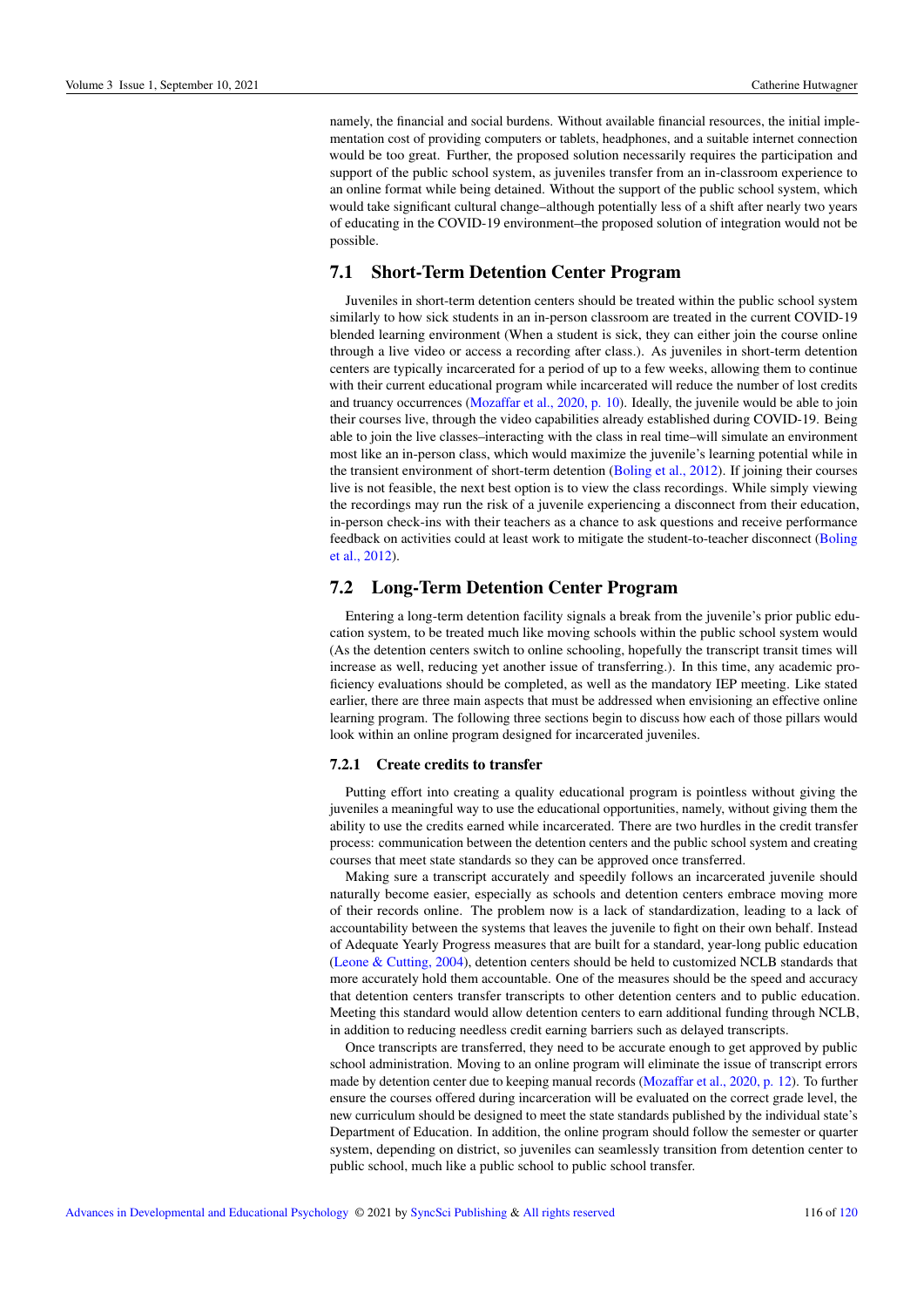Further, incarcerated juveniles should have full transparency about credits earned and remaining credits required to graduate. Creating a credit system with transparency empowers incarcerated juveniles to work with the educational program towards a goal, which benefits all parties–the juvenile takes measurable steps towards graduation, the two education systems work towards seamless integration, the juvenile justice system finds a new way to track measurable rehabilitation.

### 7.2.2 Avoid the disconnect

The ultimate success of an online program hinges on its design. As we have seen from the rushed online education from COVID-19, a successful online program is not simply a replication of an in-person course. Instead, due to the solitary nature of the students, curriculums must face the problem of student disconnect head-on.

The biggest issue of online education is how to engage its students. A significant part of primary-school curriculum is built around lecturing, which has been proven unsuccessful when used in online courses (Boling et al., 2012). However, increasing the level of social interaction and use of multi-modal technologies within a course increases engagement and student satisfaction (Boling et al., 2012). Teachers should be trained to incorporate increased discussions into their lessons, through the use of video platform technology like polling and breakout rooms, as well as general encouragement during class. Additionally, using a mix of presentation features like PowerPoint, videos, and screensharing will reduce the risk of a lecture becoming monotonous and disengaging.

Researchers have found that course flexibility, feedback, and teacher accessibility are key features to reduce student-to-teacher disconnect (Boling et al., 2012). In a juvenile detention center, having flexible access to an online course is less important, as juveniles will be online for set hours during their school day. Similarly, due to the assignment-based structure of middle school and high school curriculum, feedback will be built into the courses. However, teacher accessibility outside of the designated instruction period is vital. Allowing students to ask questions after class will help the juveniles develop connections to their teachers as supporters in their education. Access can be achieved in a variety of ways, but office hours and email are two viable options.

Forming meaningful connections with distanced students proves to be more of a challenge for teachers (Boling et al., 2012). Juveniles might be reticent to engage with distanced juveniles, especially considering the relatively short amount of time spent in a detention facility compared to public education (Boling et al., 2012). Students respond negatively to forced social interaction with online classmates, such as mandatory discussion boards or group projects, objecting to their inauthenticity (Boling et al., 2012) (Group projects would not work with the format of detention centers, due to their transient nature of detention stays.). Because of this response, teachers should instead encourage student-to-student interaction within structured class time, by leading discussions or putting the juveniles into breakout rooms. Additionally, the availability of a monitored, but not mandatory, discussion board could spark organic interactions as the juveniles use each other as a resource to prepare for class.

Moving to online schooling actually increases the connection for juveniles in solitary confinement. Juveniles in detention centers that continue to use solitary confinement will benefit from continuing their education while in isolation for several reasons. First, the juvenile will not be disadvantaged by having significant lapses in education, as they can continue taking the same online courses from their cell. Second, and of greater importance, online learning will provide needed stimuli crucial for brain development, hopefully reducing the negative impact of social isolation on their mental health (Orben, Tomova, & Blakemore, 2020). It is estimated that around 60% of juveniles that have been arrested have some form of mental illness, which can be exacerbated by solitary confinement (Teague, 2016). A well-created online program can replace some of the "core components" of social interaction juvenile lack while in solitary confinement (Lee, 2016), potentially reducing the extreme harm to their mental health.

#### 7.2.3 Allow a customized course path

Like the short-term detention centers, juveniles at long-term detention centers also will benefit from having their educational programs moved online, as it would alleviate many current problems–namely, the single-classroom teaching style (Morris, 2015) and sourcing and maintaining qualified teachers (Twomey, 2008). These two issues stem from a lack of resources. Even within a small group of incarcerated juveniles, the wide range of grade levels makes it impossible for a single detention center to hire enough teachers to teach every needed subject and grade level (Morris, 2015). The limited teacher resource results in a detention center combining students of several grade levels into a single classroom (Morris, 2015). Moving to online learning will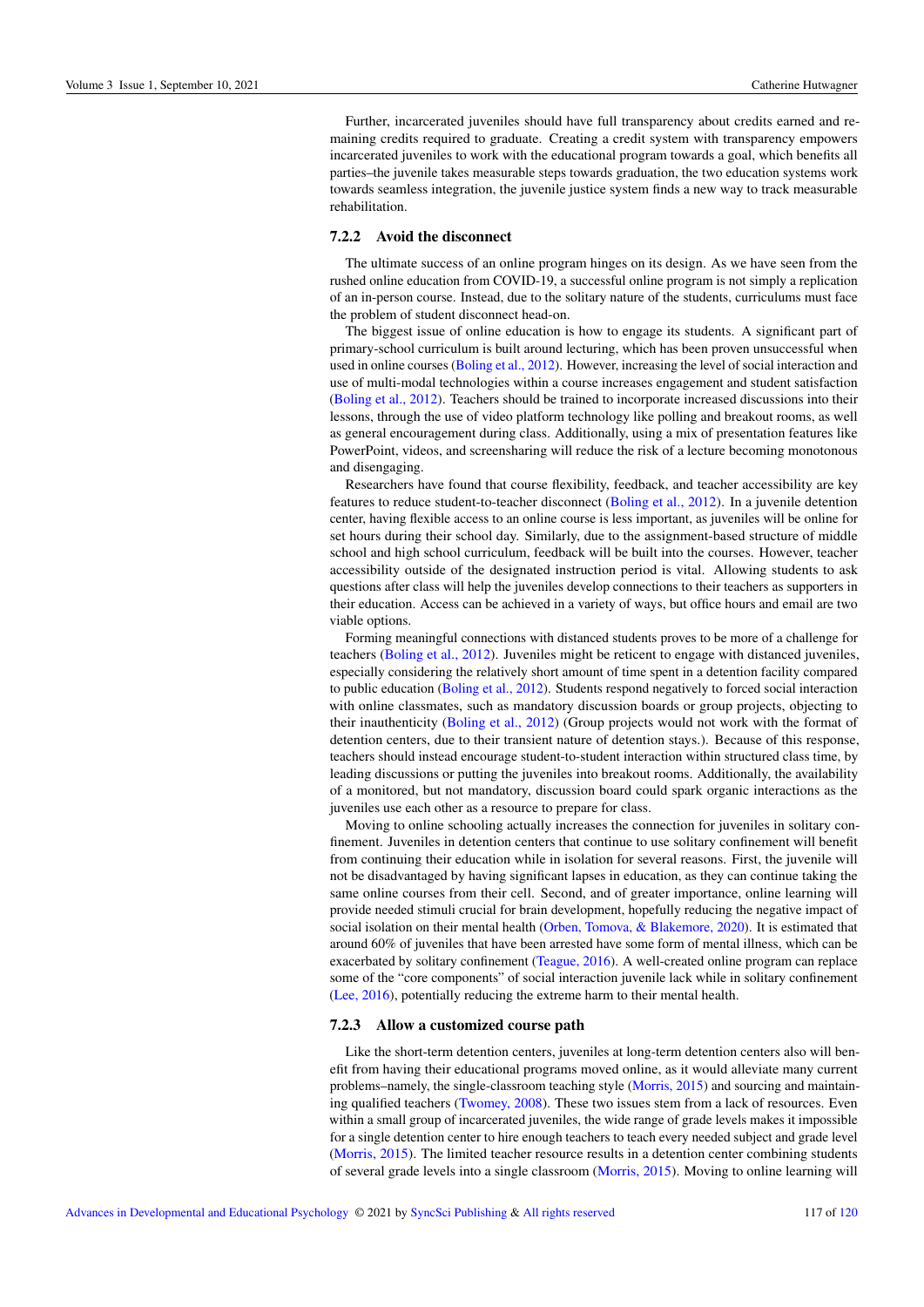instead allow multiple detention centers to create virtual classrooms of students at the same grade level. This would allow a juvenile to enroll in courses that match the level they are by subject and grade level. In addition to combining students, the detention centers can combine funds by course to source qualified teachers.

Logistically, a teacher will need to be present in each detention center as well to act as a supervisor while the juveniles are receiving online instruction, but the in-person teacher should also be able to provide support while juveniles are completing homework and assignments offline. COVID-19 proved that corrections officers can fulfill this role to some extent (Hager, 2020), but the learning environment would benefit from a trained professional.

The advantage of a juvenile detention center over the traditional public-school academic calendar lies within its unique "year-round nature," demonstrated by almost a fourth of detention centers reporting having over 230 days of school in a year (Department of Education Office for Civil Rights, 2016) (This is compared to an average school requirement of 180 days.). While the program should match the state's designation of a semester or quarter system, juveniles who are incarcerated over traditional school breaks like summer or winter break should be able to take courses to earn credits they might have been missing or fallen behind on. While not all juveniles will be able to take advantage due to timing, the potential benefit to those who are incarcerated for long-terms is significant.

### 7.3 Further Application of Going Online

Further, the application of online learning has the potential to be applied as a solution to a myriad of other gaps within the juvenile justice system. Namely, online interactions can be used to supplement where human interactions are not possible or sufficiently frequent enough to be useful. It has long been known that increased family support has an effect on a juvenile's successful rehabilitation (Northwestern School of Law, 2018). Unfortunately, many families in urban areas may lack the resources for in-person visits to juvenile detention centers, which are often in rural locations. Using virtual visits to supplement or replace these juvenile's interactions with their families might bolster and provide support for rehabilitation. Additionally, virtual educational lessons could easily be translated and applied to counseling sessions for all juveniles, especially those juveniles in solitary confinement.

## 8 Conclusion

While moving to a cohesive online program would give incarcerated juveniles access to better education, increasing the likelihood of continued enrollment in school once released, it is not the complete solution to juvenile rehabilitation. The first hurdle would be addressing other implementation barriers, such as resource scarcity and allocation. Additionally, many other processes within the juvenile justice system deserve a critical evaluation in light of the potential enhancements from current technologies. The initial investment to reimagining juvenile education is steep, however juvenile detention centers' use of online learning can provide these institutions with the ability to maximize limited resources, such as partnering with other detention centers to hire more qualified teachers or to increase course offerings (because the per student cost would be reduced if classroom sizes were not limited to one detention center). Online learning, combined with current programs like placement testing, can eliminate the harm from the one-room schooling style and ensure juveniles receive material that corresponds to their education level. Further, it can serve as a bridge while juvenile detention centers work through phasing out solitary confinement.

Creators of the online learning programs should use lessons learned from public school's reactions to educating during COVID-19 to sift through and select the most effective measures for educating juveniles and IEP juveniles, although further research into what constitutes effective online learning should be conducted, for the benefit of all future education. In addition, when selecting course offerings, long-term detention centers should focus on both the state mandated curriculum by grade level and local public schools' curriculums, to ensure offerings will be relevant and transferable post-incarceration.

Additionally, using the current widespread hybrid learning effort as a launching platform, online-learning would provide opportunity to allow short-term incarcerated juveniles to continue their schooling while in the detention centers, to eliminate the unnecessary loss of schooling, difficulty transferring credits, and potential risk of being labeled a truant.

Even though the future of education has been slowly changing as a natural response to technology advancements, COVID-19 rapidly forced most public education systems to embrace the digital era, yet COVID-19 left incarcerated juveniles in the dust. While there are still questions left to be answered, the juvenile detention centers have been given an opportunity to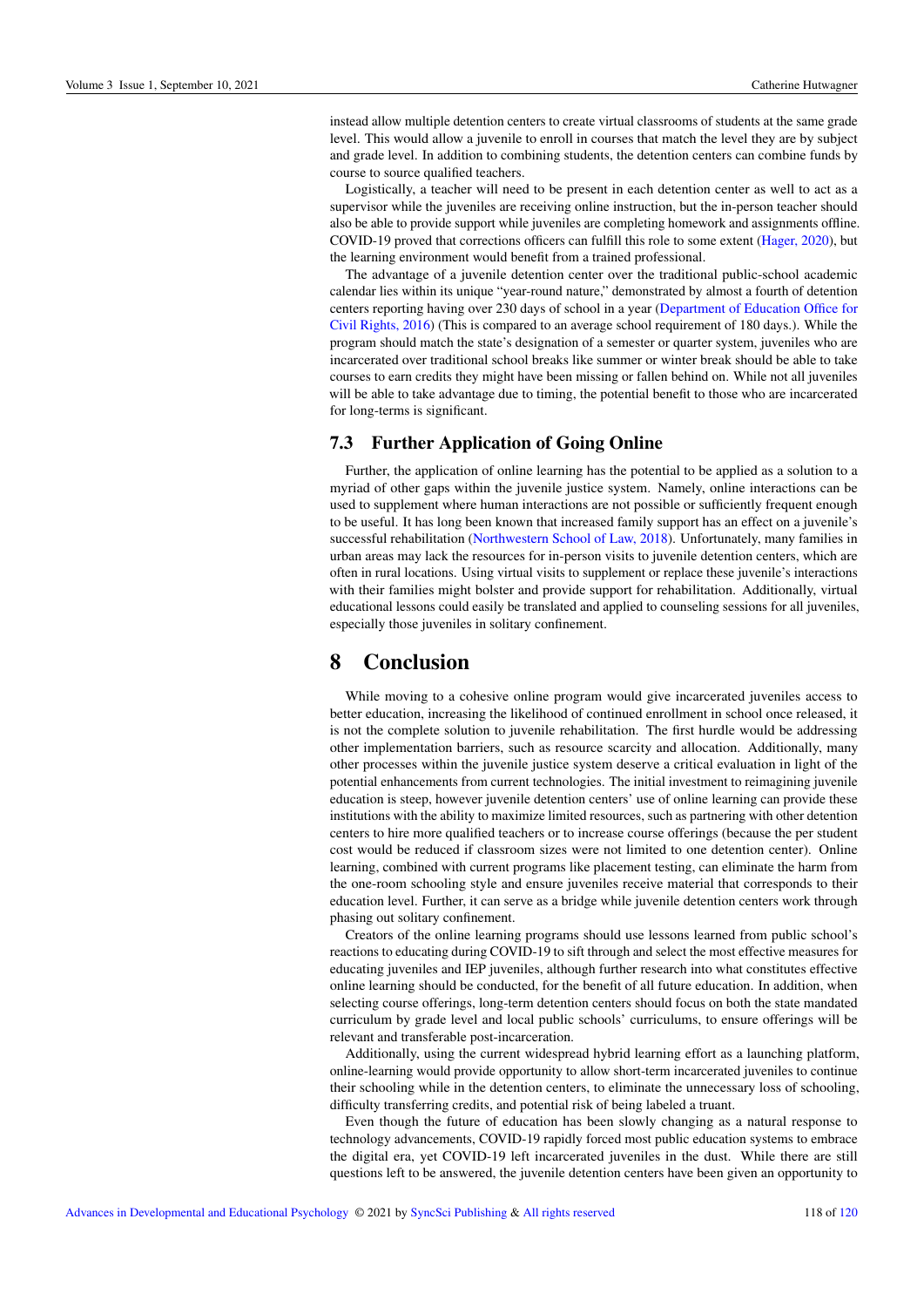borrow the tested framework of hybrid and virtual learning and adapt it to fit the needs of our most vulnerable youth.

## **References**

- 20 Indiana Code Annotated. § 20-33-2-6.
- 20 Indiana Code Annotated. § 20-33-2-9.
- Bell, J.R. (2016). Repairing the Breach: A Brief History of Youth of Color in the Juvenile Justice System. W. Haywood Burns Institute of Youth Justice Fairness and Equity.
- Bilchik, S. (1999, November). 1999 National Report Series. U.S. Department of Justice.
- <https://www.ncjrs.gov/pdffiles1/ojjdp/178992.pdf>
- Boling, E. C., Hough, M., Krinsky, H., Saleem, H., & Stevens, M. (2012). Cutting the distance in distance education: perspectives on what promotes positive, online learning experiences. Internet & Higher Education, 15(2), 118-126.
- <https://doi.org/10.1016/j.iheduc.2011.11.006>
- Brown v. Board of Education 1954 347 U.S. 483 (USA).
- Burrell, S., Warboys, L. (2000). Special Education and the Juvenile Justice System.

<https://www.ojp.gov/pdffiles1/ojjdp/179359.pdf>

- Carter, G. (2018). Repairing the Neglected Prison-to-School Pipeline: Increasing Federal Oversight of Juvenile Justice Education and Re-Entry in the Reauthorization of the Elementary and Secondary Education Act XXV. Georgetown Journal of Poverty Law and Policy, XXV, 372-376.
- Department of Education Office for Civil Rights. (2016, December 2). Protecting the Civil Rights of Students in the Juvenile Justice System.

<https://www2.ed.gov/about/offices/list/ocr/docs/2013-14-juvenile-justice.pdf>

- Education for Youth Under Formal Supervision of the Juvenile Justice System. (2019, January). Office of Juvenile Justice and Delinquency Prevention.
- <https://www.ojjdp.gov/mpg/litreviews/Education-for-Youth-in-the-Juvenile-Justice-System.pdf>
- Eilperin, J. (2016, January 26). Obama Bans Solitary Confinement for Juveniles in Federal Prisons. The Washington Post.
- Fact Sheet: Department of Justice Review of Solitary Confinement. (2016, January 25). The White House. [https://obamawhitehouse.archives.gov/the-press-office/2016/01/25/fact-sheet-department-justice-r](https://obamawhitehouse.archives.gov/the-press-office/2016/01/25/fact-sheet-department-justice-review-solitary-confinement) [eview-solitary-confinement](https://obamawhitehouse.archives.gov/the-press-office/2016/01/25/fact-sheet-department-justice-review-solitary-confinement)

Fierman, J. (2017). Unlocking Youth.

- [https://jlc.org/sites/default/files/publication](https://jlc.org/sites/default/files/publication_pdfs/JLC_Solitary_Report-FINAL.pdf) pdfs/JLC Solitary Report-FINAL.pdf
- Gallagher, L. (2014). More Than a Time out: Juvenile Solitary Confinement. University of California Davis Journal of Juvenile Law and Policy, 244, 244-252.
- Hager, E. (2020, May 5). Solitary, Brawls, No Teachers: Coronavirus Makes Juvenile Jails Look Like Adult Prisons. The Marshall Project.
	- [https://www.themarshallproject.org/2020/05/12/solitary-brawls-no-teachers-coronavirus-makes-ju](https://www.themarshallproject.org/2020/05/12/solitary-brawls-no-teachers-coronavirus-makes-juvenile-jails-look-like-adult-prisons) [venile-jails-look-like-adult-prisons](https://www.themarshallproject.org/2020/05/12/solitary-brawls-no-teachers-coronavirus-makes-juvenile-jails-look-like-adult-prisons)
- Homeschool Laws by State.
- <https://hslda.org/legal>
- Indiana Academic Standards. (2020, November 11).
- Juvenile Law Center. (2015, April). Justice for Juveniles: Youth Recommendations to Improve Educational Outcomes for Youth in the Juvenile Justice System.

[https://jlc.org/sites/default/files/publication](https://jlc.org/sites/default/files/publication_pdfs/J4JEdRecs4-15-15.pdf) pdfs/J4JEdRecs4-15-15.pdf

- Keeley, J.H. (2004, December). Metamorphosis of Juvenile Correctional Education. Journal of Correctional Education, 55, 277-286.
- LeClaire, R. (2019, May 29). Indiana Dept of Education Memorandum. Department of Education. <https://www.doe.in.gov/sites/default/files/attendance/detentionmemo119.pdf>
- Lee, J. (2016). Lonely Too Long: Redefining and Reforming Juvenile Solitary Confinement. Fordham Law Review, 85, 845-854.
- <https://doi.org/10.2139/ssrn.2715909> Leone, P.E., Cutting, C.A. (2004) Appropriate Education, Juvenile Corrections, and No Child Left Behind.
- Behavioral Disorders, 29, 260-263. <https://doi.org/10.1177/019874290402900305>
- Li, C., Lalani, F. (2020, April 29). The COVID-19 Pandemic has Changed Education Forever. This is How. World Economic Forum.

[https://www.weforum.org/agenda/2020/04/coronavirus-education-global-covid19-online-digital-lea](https://www.weforum.org/agenda/2020/04/coronavirus-education-global-covid19-online-digital-learning) [rning](https://www.weforum.org/agenda/2020/04/coronavirus-education-global-covid19-online-digital-learning)

- Lochner, L., & Mortti, E. (2004). The Effect of Education on Crime: Evidence From Prison Inmates, Arrests and Self-Reports. American Economic Review, 94, 155. <https://doi.org/10.1257/000282804322970751>
- Machin, S., Marie, O., & Vujic, S. (2011). The Crime Reducing Effect of Education. The Economic ´ Journal, 121, 463.

<https://doi.org/10.1111/j.1468-0297.2011.02430.x>

McClusky, M. (2017, December 24). 'What if This Were Your Kid?'. The Atlantic. <https://www.theatlantic.com/politics/archive/2017/12/juvenile-solitary-confinement/548933>